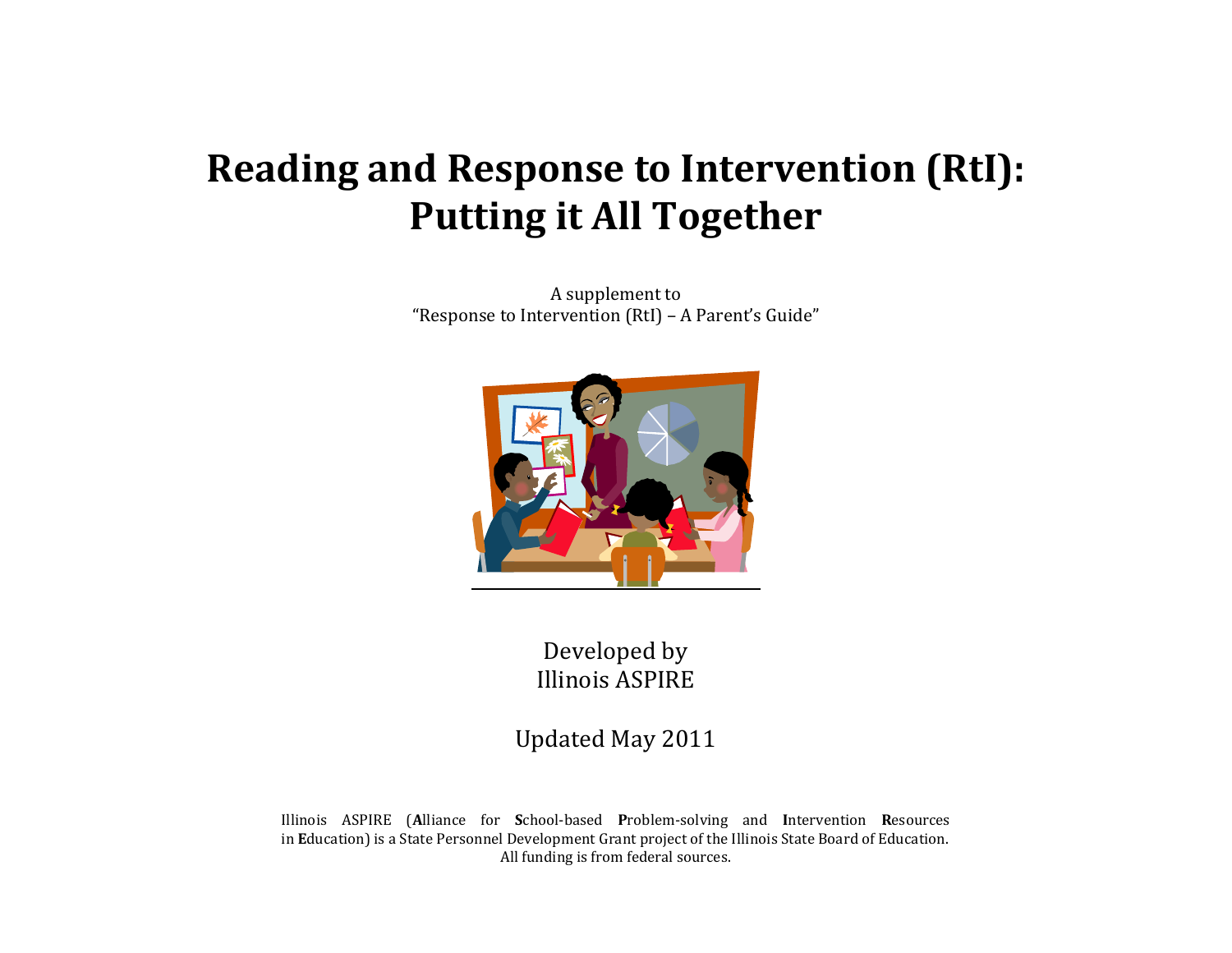# **What is Reading?**

Reading is part of a language/literacy continuum. Reading is oral language in print form. The following graphic describes reading, its component parts, and how reading should be taught.



# **What is Oral Language Development and how is it related to reading?**

The first step to becoming a proficient reader is to have good oral language. When babies hear oral language, they can begin imitating and repeating what they hear. Singing, labeling objects, and reciting and reading simple nursery rhymes are good ways to help children develop oral language.

# **What is Early Literacy Development and how is it related to reading?**

When children are toddlers, talking and reading simple books to them is the best way to help them develop early reading/literacy skills. Books that have "sound play" in them are excellent because they use rhyme and patterns to make reading fun (e.g., Dr. Seuss).

Through listening, children learn that our language is made up of individual sounds that fit together into words. A list of books that develop "sound play" is available at the following link: http://www.illinoisaspire.org/north/documents.php?folder\_id=304.

Most children's oral language and early literacy skills develop naturally if they are surrounded by much talking and conversation as babies and toddlers and they are read to routinely. Developing these important oral language and early literacy skills allow children to become proficient readers.

#### **What are Learning to Read skills?**

Unlike oral language and early literacy skills that typically develop naturally, most children learning to read must be given **explicit, systematic instruction** in the essential areas of reading. The five essential areas of reading and their definitions are:

*Phonemic Awareness* – understanding that words are made of individual sounds called phonemes (e.g., "cat" has three separate sounds: 'c' 'a' 't').

*Phonics* - understanding that letters have sounds that "unlock" what the words say. Phonics is the key to knowing sound-letter relationships, or "cracking the code." When a child sees an unfamiliar word, if he or she knows the sounds that letters make, he or she can begin to sound out the word.

*Fluency* - being able to read the words effortlessly and automatically. When this is accomplished, students can Read to Learn and begin to develop wider vocabularies through reading, thus developing strong reading comprehension skills.

*Vocabulary* - understanding the meaning of words. Initially, this critical skill is developed through oral language (talking) and being read to routinely. Once students are proficient readers, they will read, and their vocabularies further develop through reading.

*Comprehension* - the complex cognitive process involving the intentional interaction between the reader and the text to extract meaning. This is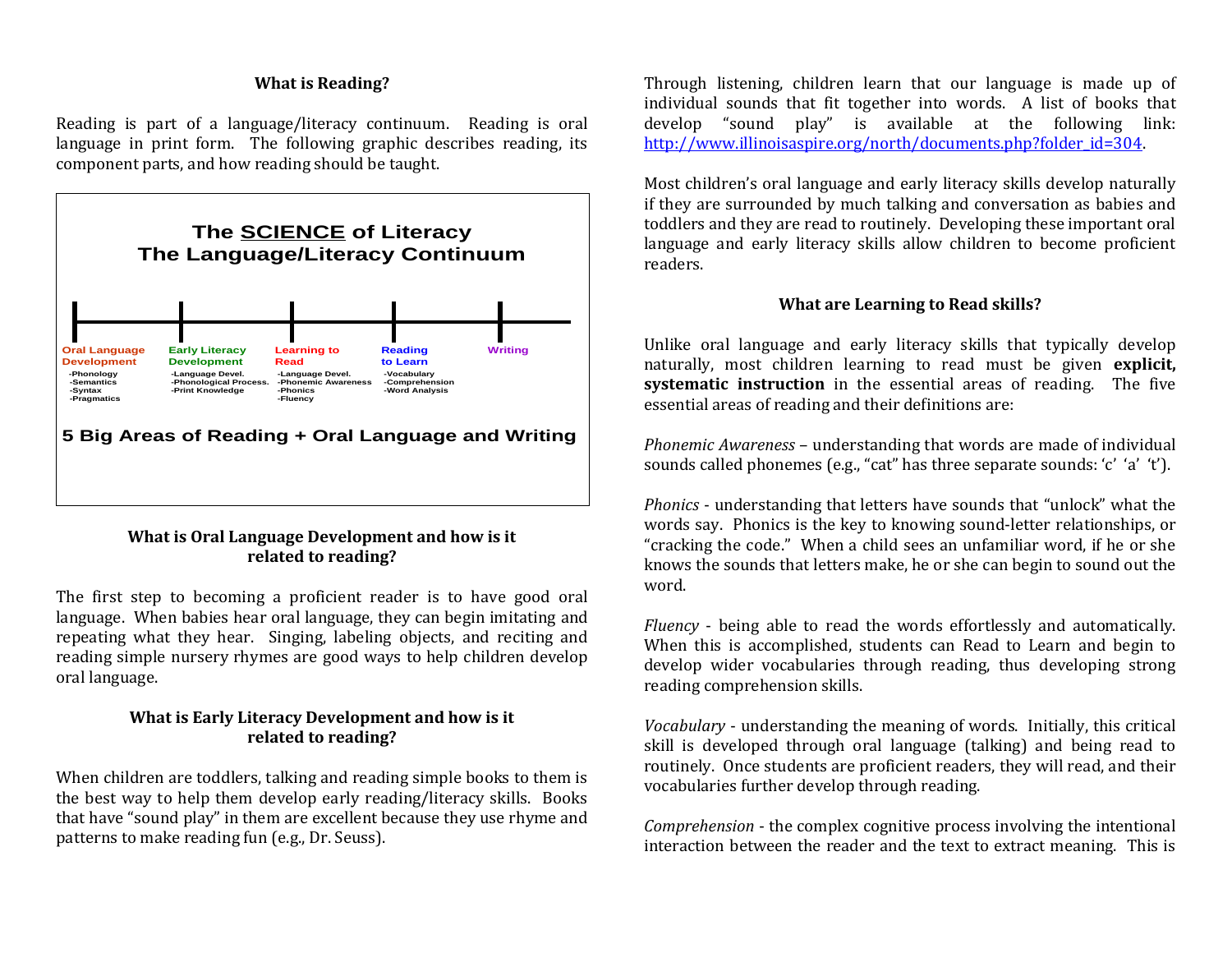the end result! All of the skills discussed above need to be developed and taught in explicit, systematic ways to maximize a child's comprehension of reading material.

**Learning to Read skills** emphasize explicit, systematic instruction in the first three of the five essential areas of reading: Phonemic Awareness, Phonics, and Fluency. While learning to read, all children should also be developing vocabulary and comprehension skills through oral language activities. At this point in their literacy development (Kindergarten, 1st and 2nd grades), emphasis should not be on Reading Comprehension activities, but on developing the skills along the language/literacy continuum to learn to read.

#### **What is meant by explicit and systematic?**

*Explicit* - I Do, We Do, You Do: Direct teacher instruction involves teachers modeling skills, students practicing with guided support from teachers, and students doing skills independently. Skills are not left for students to "figure out" implicitly!

*Systematic -* a logical order/sequence of instruction, with skills building upon one another. A good systematic program should include a lot of cumulative review and guided practice of previous skills.

## **How does Writing fit into the Language/Literacy continuum?**

In early grades, good writing instruction reinforces the skills for Learning to Read. Once students are in the Reading to Learn phase, good writing instruction continues to teach mechanics while emphasizing organization of thoughts.

## **What are Reading to Learn skills?**

Once children are proficient, fluent readers, emphasis should shift to reading comprehension strategies, such as what to do Before reading, During reading, and After reading. Vocabulary development through reading should be emphasized in the later grades (e.g., beyond 2nd grade). Advanced word analysis skills/phonics should also be routinely woven into instruction.

## **What role does Response to Intervention (RtI) play in helping all students acquire all of these skills?**

RtI involves the use of a multi-tiered approach to instruction, intervention, and assessment. This multi-tiered approach has proven to be an effective way for schools to develop and implement a system for providing effective, research-based instruction and intervention to all students. Illinois' RtI model utilizes three tiers, and each tier is discussed below in the context of reading instruction.

**Tier 1** reading instruction is what all students receive daily. It is generally expected that at least 80% of students should be at benchmark with strong instruction using a research-based curriculum. It is recommended that schools utilize curricula that weave together all of the essential components of reading in explicit, systematic ways and that provide cumulative review with guided practice opportunities. Examples of powerful research-based curricula include those published by Harcourt, Scott Foresman, Houghton Mifflin/McGraw-Hill, and SRA. (Note: Mention of these curricula is for example purposes only and should not be construed as an endorsement. Each school district must review various curricula products and make its own determination about the appropriateness of the product.)

*Parent Question:* Ask your school what curricula they are using to teach reading. For example, a guided reading/leveled book approach may work well for proficient readers but may not be explicit or systematic enough for struggling readers (those below a grade level benchmark) who need to acquire the sound-symbol system or other essential foundational reading skills.

**Tier 2** instruction gives MORE to those students who need additional help. "More" could mean more Time given to instruction, a smaller Group, or a stronger Focus on what skill(s) along the language/literacy continuum need strengthening. If students are given more time and are instructed in a smaller group, this alone may help **as long as** the focus is directly on the skill(s) needed and instruction is explicit and systematic. Some Tier 1/core programs include Tier 2 and Tier 3 instruction and intervention supports for students who need more. This is ideal. At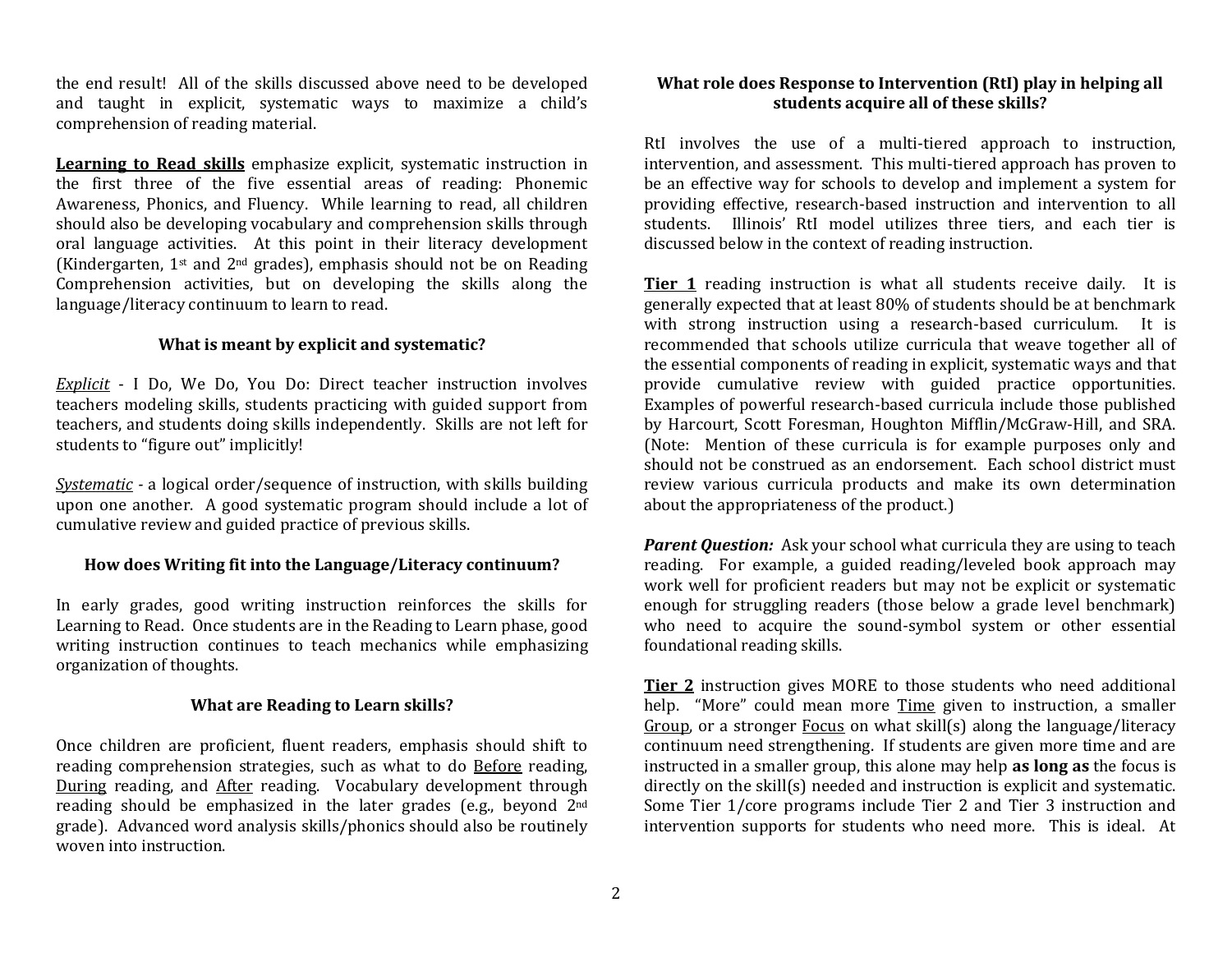other times, schools may use supplemental, specific research-based interventions to strengthen needed skills.

*Parent Question:* Ask your school what system is in place for those students needing MORE. Students should receive this support immediately. Screening and benchmarking systems identify these students. It is recommended that progress be monitored two times per month to make sure the extra support is working. Graphs of progress should be provided to parents on an on-going basis.

**Tier 3** instruction involves those students needing the MOST support. Using the most powerful, research-based instruction and intervention at this tier is essential. Examples of powerful, effective reading programs include Language!, Reading Mastery, Horizons, and Corrective Reading. (Note: Mention of these programs is for example purposes only and should not be construed as an endorsement. Each school district must review various programs and make its own determination about the appropriateness of the program.) More Time, smaller Groups, and more Focus on the skills along the language/literacy continuum are critical so that students receiving Tier 3 interventions can catch up to typical grade level peers.

*Parent Question:* Ask your school what system is in place for those students needing the MOST. Students should receive this support immediately. Screening and benchmarking systems identify these students, some of whom may already be receiving special education services. Progress should be monitored weekly and graphs of progress should be provided to parents on an on-going basis.

**At the middle and high school levels,** these same principles apply. At these secondary levels, parents should ask the school what systems are in place for students who need Tier 2 and Tier 3 interventions. These supports should be provided immediately to students who are still acquiring basic reading skills. Also, parents should ask schools what system is in place at Tier 1 for helping students access the content information across each subject area.

**English Language Learners:** Children who are learning English as a second language are commonly referred to as English Language

Learners (ELL). ELL students may acquire English reading skills in a different manner or at a different rate of improvement than children who are native speakers of English. Their acquisition of English will also be influenced by the type of instructional program offered at the school they attend (e.g., English as a Second Language (ESL), transitional bilingual, dual language) and the amount of prior learning in the native language. School teams should consider these differences in the acquisition of reading skills when making decisions about an ELL student's response to core instruction and/or intervention.

Another important factor to consider is the unique linguistic characteristics of the language in which literacy instruction is delivered. Instructional programs or interventions that have been scientifically validated for use with native English speakers learning to read in English may not be suitable in translated form for instruction in a language other than English.

*Parent Question:* Ask the school what scientific evidence or local data they rely on to be certain that the English or native language instructional program or intervention being used with ELL students is effective for that specific group of students. Parents should also ask if the instructional program being used for literacy instruction in the native language is a translation or if it is a program or intervention developed and scientifically validated in the language of instruction.

**Supporting resources:** A list of books that can help children develop phonemic awareness and phonics skills and a document that outlines important distinctions among and examples of interventions, accommodations, and modifications are available at the following link: http://www.illinoisaspire.org/north/documents.php?folder\_id=304. Other useful websites that are specific to RtI and reading include the following:

- RtI Action Network:<http://www.rtinetwork.org/>
- National Center on Response to Intervention: <http://www.rti4success.org/>
- National Research Center on Learning Disabilities: [http://www.nrcld.org](http://www.nrcld.org/)